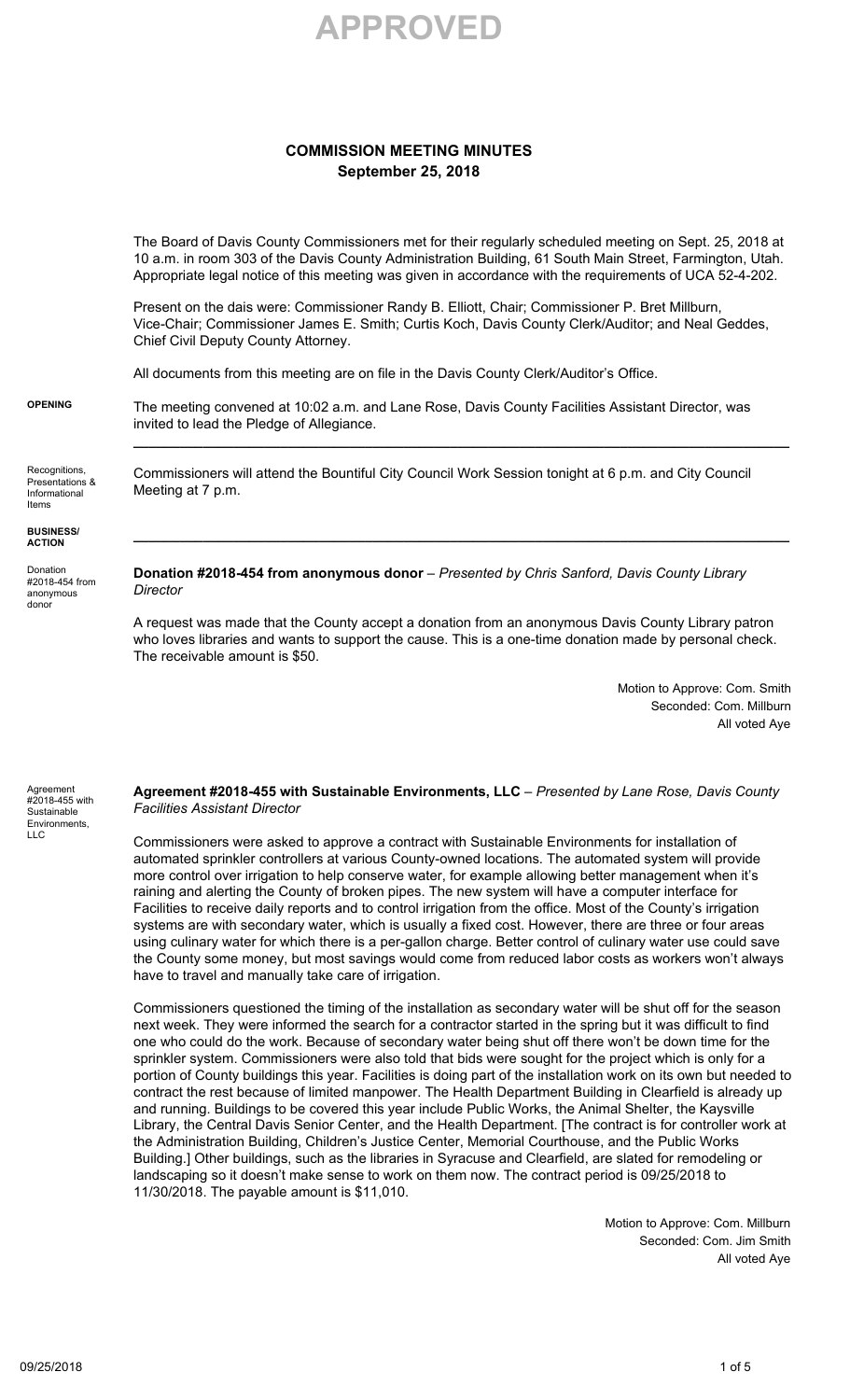**APPROVED**

**Agreement** #2018-456 with Layton Strikers rental space at the Legacy Events Center for winter soccer training

**Agreement #2018-456 with Layton Strikers for rental space at the Legacy Events Center for winter soccer training** – *Presented by Mike Moake, Davis County Legacy Events Center Marketing Coordinator*

This contract is with Layton Strikers for use of the Legacy Event Center's Building #3 for soccer practice. They'll use the building throughout the week during the winter months. The contract period is 11/05/2018 to 03/01/2019. The receivable contract amount is \$8,604. [The amount was incorrectly stated in the meeting as \$8,892.]

> Motion to Approve: Com. Smith Seconded: Com. Millburn All voted Aye

Summary List #2018-457 of animal adoptions during August 2018

**Summary List #2018-457 of animal adoptions during August 2018** – *Presented by Rhett Nicks, Davis County Animal Care and Control Director*

There were 121 contracts for adoptions for the month of August – 9 birds, 67 cats, 36 dogs, and 9 others which included 5 rabbits, 1 tortoise, 1 hedgehog and a lizard. In answer to questions about how Animal Care & Control comes across animals, Commissioners were told it's a crime to drop them at the shelter at night. Most animals wind up there when people lose their housing or are traveling. A tortoise was found in a park and rounded up by police officers. There are 7 horses and a donkey available for adoption and Animal Care & Control is working with legal advisors to see if they can send them to rescues. The contract period is 08/01/2018 to 08/31/2018. No total amount was given for the agreements.

> Motion to Approve: Com. Smith Seconded: Com. Millburn All voted Aye

Amendment #2018-346-A with U.S. Dept. of Housing and Urban Development (HUD) to change dates and the certification form to the Application

**Amendment #2018-346-A with the U.S. Department of Housing and Urban Development (HUD) to replace "2017 & 2018" with "2018" regarding the "Overall Benefit" of the 2018-19 Annual Action Plan for Community Development Block Grant (CDBG) funds and add the SF 424D Assurances/Construction certification form to the Application** – *Presented by Tony Zambrana, Davis County Grant Auditor*

A request was made to approve an amendment to Contract #2018-346 for application and certifications to the U.S. Department of Housing and Urban Development (HUD). Revisions required by HUD were for a date change and a new certification form. The date change will switch the County from doing two-year certifications to one-year certifications, which will be beneficial to the County, so the amendment corrects the dates from 2017 to 2018 to just 2018. The new certification form required this year is the SF 424D. This amendment is not related to some other HUD requirements but is just for the 2018 action plan and to satisfy HUD for certifications. The contract period is 07/01/2018 to 06/30/2019. The receivable amount is \$900,700.

> Motion to Approve: Com. Smith Seconded: Com. Millburn All voted Aye

Agreement #2018-458 with Automotive Maintenance Specialists (AMS Towing) for towing rotation list

**Agreement #2018-458 with Automotive Maintenance Specialists (AMS Towing) for towing rotation list** – *Presented by Dee Bird, Davis County 911 Emergency Communications Center Manager, in place of Chief Deputy Ty Berger of the Davis County Sheriff's Office*

This agreement is to add another tow company, Automotive Maintenance Specialists (AMS Towing), to the rotation. There are currently 63 companies on the rotation and five more are expected to be presented for approval in the future. Tow companies will not be given as much leeway for turning in paperwork next year because some are taking too much time. Automotive Maintenance Specialists will be in the towing rotation in the north end and for heavy tows. The contract period is 07/01/2018 to 06/30/2018. There is no dollar amount associated with this contract.

> Motion to Approve: Com. Smith Seconded: Com. Millburn All voted Aye

Amendment #2016-382-B with the Utah Department of Health to increase funding **Amendment #2016-382-B with the Utah Department of Health to increase funding for National Syndromic Surveillance Program and replace Attachment A in exchange for continued services** – *Presented by Brian Hatch, Davis County Health Department Director*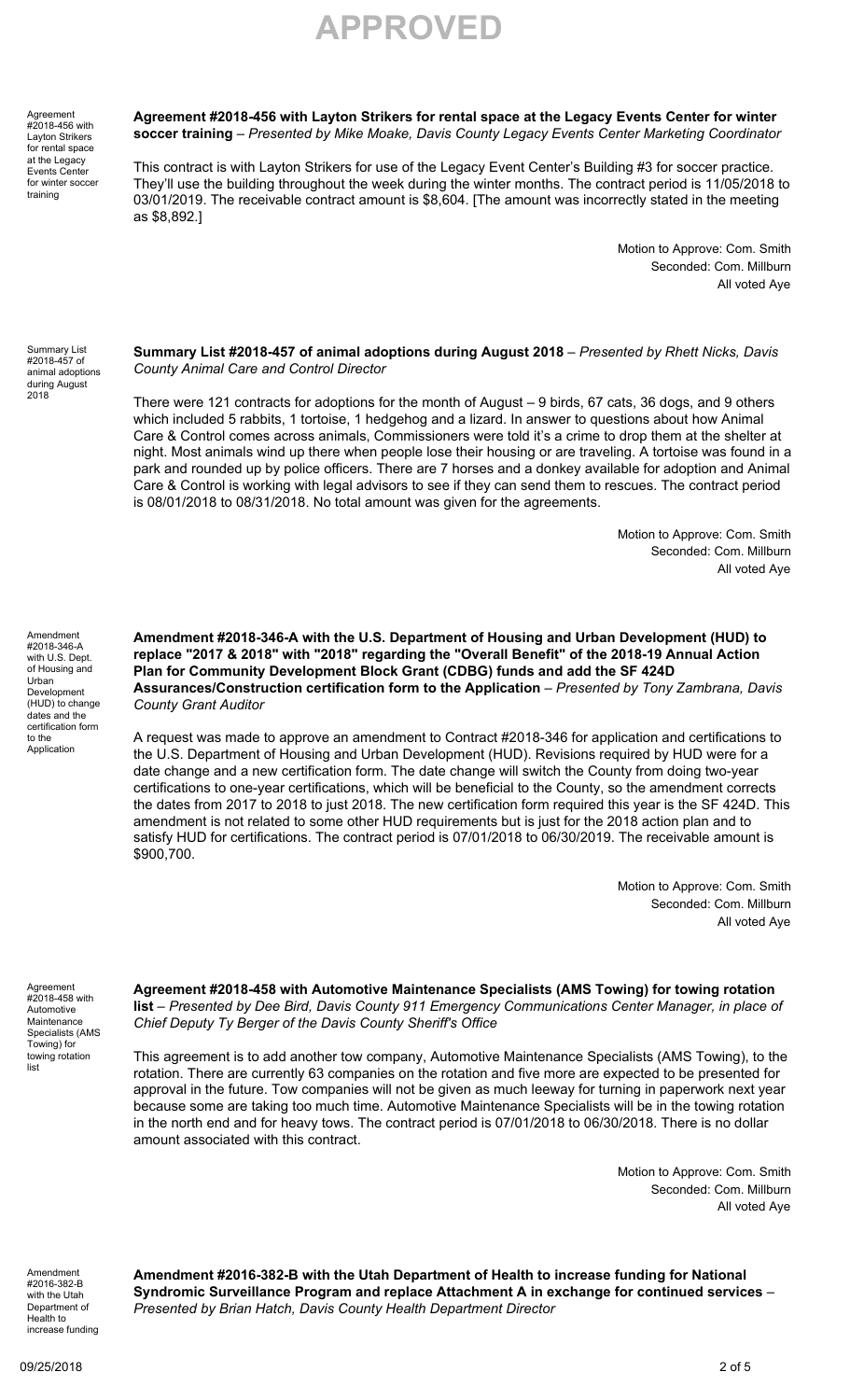**APPROVED**

for National Syndromic **Surveillance** Program and replace Attachment A

This amendment is to a contract with the Utah Department of Health for funding for the National Syndromic Surveillance Program. The money helps the County to go out and work with local hospitals and other emergency room departments for sharing of data that we use for surveillance such as respiratory, rash, or injury. The contract period is 09/01/2018 to 08/31/2019. The receivable amount is \$25,519.

> Motion to Approve: Com. Smith Seconded: Com. Millburn All voted Aye

| Agreement<br>#2018-459 with<br>Weber State<br>University for<br>limited use of the<br>Valley View Golf<br>Course by WSU<br>Golf Teams | Agreement #2018-459 with Weber State University for limited use of the Valley View Golf Course by<br><b>WSU Golf Teams</b> - Presented by Commissioner Millburn                                                                                                                                                                                                       |
|---------------------------------------------------------------------------------------------------------------------------------------|-----------------------------------------------------------------------------------------------------------------------------------------------------------------------------------------------------------------------------------------------------------------------------------------------------------------------------------------------------------------------|
|                                                                                                                                       | Commissioner Millburn presented an agreement with Weber State University on behalf of Dustin Volk, the<br>Valley View Golf Course golf pro. Weber State University Golf has had a long-standing agreement with the<br>County to call Valley View Golf Course their home course. The contract period is 09/12/2018 to<br>05/01/2020. The receivable amount is \$3,000. |
|                                                                                                                                       | Motion to Approve: Com. Millburn                                                                                                                                                                                                                                                                                                                                      |
|                                                                                                                                       | Seconded: Com. Smith<br>All voted Aye                                                                                                                                                                                                                                                                                                                                 |
|                                                                                                                                       | Commissioner Millburn moved to recess to Board of Equalization. Commissioner Smith seconded the motion. All voted aye.                                                                                                                                                                                                                                                |
| <b>BOARD OF</b>                                                                                                                       |                                                                                                                                                                                                                                                                                                                                                                       |
| <b>EQUALIZATION</b>                                                                                                                   |                                                                                                                                                                                                                                                                                                                                                                       |
| Property Tax<br>Register                                                                                                              | Property Tax Register matters were presented by Curtis Koch, Davis County Clerk/Auditor, as follows:                                                                                                                                                                                                                                                                  |
|                                                                                                                                       | Under Auditor's Adjustments there were various recommended Approved Appeals, various No Change In<br>Value Appeals, and one recommended dismissal for lack of evidence. Under Corrections there were three<br>veteran tax exemptions for the 2017 year. Under Assessor's Adjustments there were various<br>Assessor-initiated corrections.                            |
|                                                                                                                                       | Motion to Approve: Com. Millburn                                                                                                                                                                                                                                                                                                                                      |
|                                                                                                                                       | Seconded: Com. Smith<br>All voted Aye                                                                                                                                                                                                                                                                                                                                 |
|                                                                                                                                       | Commissioner Millburn moved to reconvene Commission Meeting. Commissioner Smith seconded the motion. All voted aye.                                                                                                                                                                                                                                                   |
| <b>CONSENT</b><br><b>ITEMS</b>                                                                                                        |                                                                                                                                                                                                                                                                                                                                                                       |
| <b>Check Registers</b>                                                                                                                | <b>Check Registers</b>                                                                                                                                                                                                                                                                                                                                                |
|                                                                                                                                       | Check Registers were approved.                                                                                                                                                                                                                                                                                                                                        |
|                                                                                                                                       | Motion to Approve: Com. Smith                                                                                                                                                                                                                                                                                                                                         |
|                                                                                                                                       | Seconded: Com. Millburn<br>All voted Aye                                                                                                                                                                                                                                                                                                                              |
|                                                                                                                                       |                                                                                                                                                                                                                                                                                                                                                                       |
| Indigent<br>Hardship<br>Abatement<br>Register                                                                                         | <b>Indigent Hardship Abatement Register</b>                                                                                                                                                                                                                                                                                                                           |
|                                                                                                                                       | The Indigent Hardship Abatement Register for the following name was presented for approval:                                                                                                                                                                                                                                                                           |
|                                                                                                                                       | Martinez, Martin J                                                                                                                                                                                                                                                                                                                                                    |
|                                                                                                                                       | Motion to Approve: Com. Smith                                                                                                                                                                                                                                                                                                                                         |
|                                                                                                                                       | Seconded: Com. Millburn                                                                                                                                                                                                                                                                                                                                               |

All voted Aye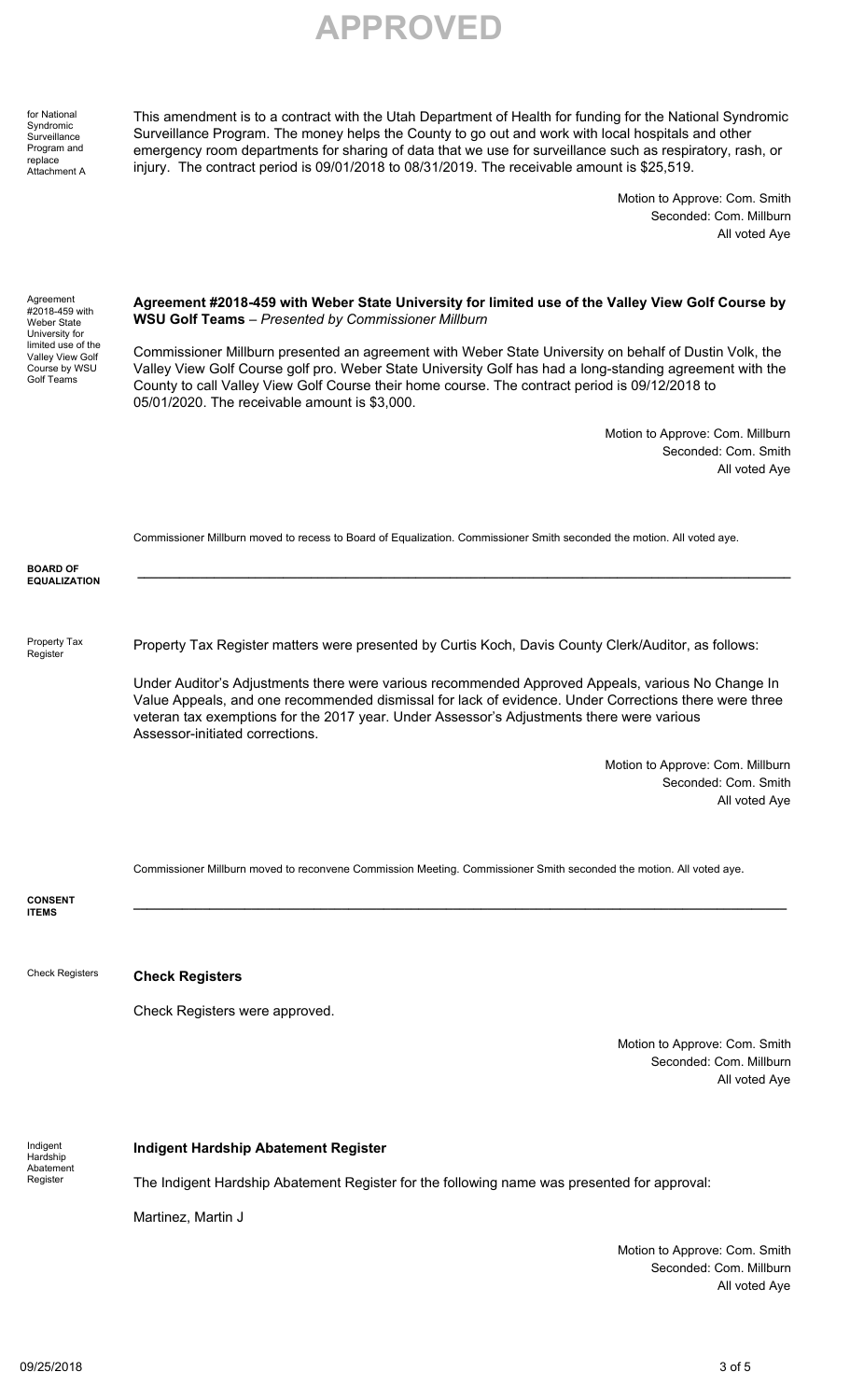**APPROVED**

## **COMMISSION COMMENTS Commissioner Elliott** said the Commissioners are gearing up for budgeting next week, when they're locked away in a room each day from 8 a.m. to 5 p.m. or later. Last week, Davis County Commissioners attended an annual summit with commissioners from other counties to discuss issues and similarities between counties from Forest Service issues related to fires to economic development.

"It was a good time to get together and kind of brainstorm as we're working forward with our economic development plans with a kind of a coordinated effort with Davis and Weber and possibly, later down the road – future, other counties in the north to make it one economic development zone up here."

**Commissioner Smith** said the Utah State Association of County Commissioners & Council Members (USACCC) conference mentioned by Commissioner Elliot was a good use of time.

"Some of it was talking about forestry and we're thinking that these are rural counties that have these problems with catastrophic fires, and now Utah County is struggling and setting new records for the largest fire and things like that," he said. "I didn't realize but Commissioner Elliott shared that, yeah, we have the potential of those right along our bench right here."

**Commissioner Elliott** explained that there was a lighting strike locally and Farmington City rushed up and put it out before the Forest Service could give their input. It was in one of the zones that the Forest Service wanted to let burn, but it was extinguished."

**Commissioner Smith** also said it's an exciting time because of what the County is doing with economic development now. In addition, he mentioned that he had a great meeting with the Library Board this morning. Library Director Chris Sanford sets a wonderful example and has a well-run organization, he said, and he can hardly wait for her budget presentation.

**Commissioner Millburn** said the fire situation is an issue of great concern, particularly because of what he called "failed" policies of the federal government and the Forest Service. In Utah County people had to be evacuated for days and days, he said, because the Forest Service allowed fires to burn on their land without taking care of it or managing it.

"All it takes is the wind to blow a certain direction or certain amount and pretty soon it's totally out of control and you have lives threatened, homes threatened," he said. "The impact to livelihoods, particularly in the arena of livestock and ranching and things of that nature, and just the devastation to our beautiful forests, this is a really serious issue."

He mentioned a meeting held earlier this week with U.S. Rep. John Curtis [of Provo], and commissioners and other parties from around the state, calling upon the Forest Service to reevaluate their policies.

**Commissioner Elliott** invited other comments from the dais.

Clerk/Auditor **Curtis Koch** initially declined to comment, but after the Public Comment portion of the meeting pointed out that Sept. 25 is National Voter Registration Day. He encouraged everyone to get registered to vote, if they are not already. He said Brian McKenzie [Davis County's Chief Deputy Clerk] reported that the County has 158,000 registered voters.

> "I think we'll have more registered voters this year than we've had in presidential elections, so a lot of good things [are] coming from the legislation that was driven through our county last year," he said.

Members of the public were invited to make comments to the Commission.

**PUBLIC COMMENTS Lorene Kamalu**, Seat B Commissioner-Elect, thanked current Commissioners for their work. She said she knows people who were impacted by the fires in Utah County.

> "I hope that we can figure out what's going on with those policies and raise a voice for change and reason," she said.

> She also let Commissioners know that she planned to join them golfing the following day, and that she had just barely learned to golf. Her first lesson went well, and she loved it.